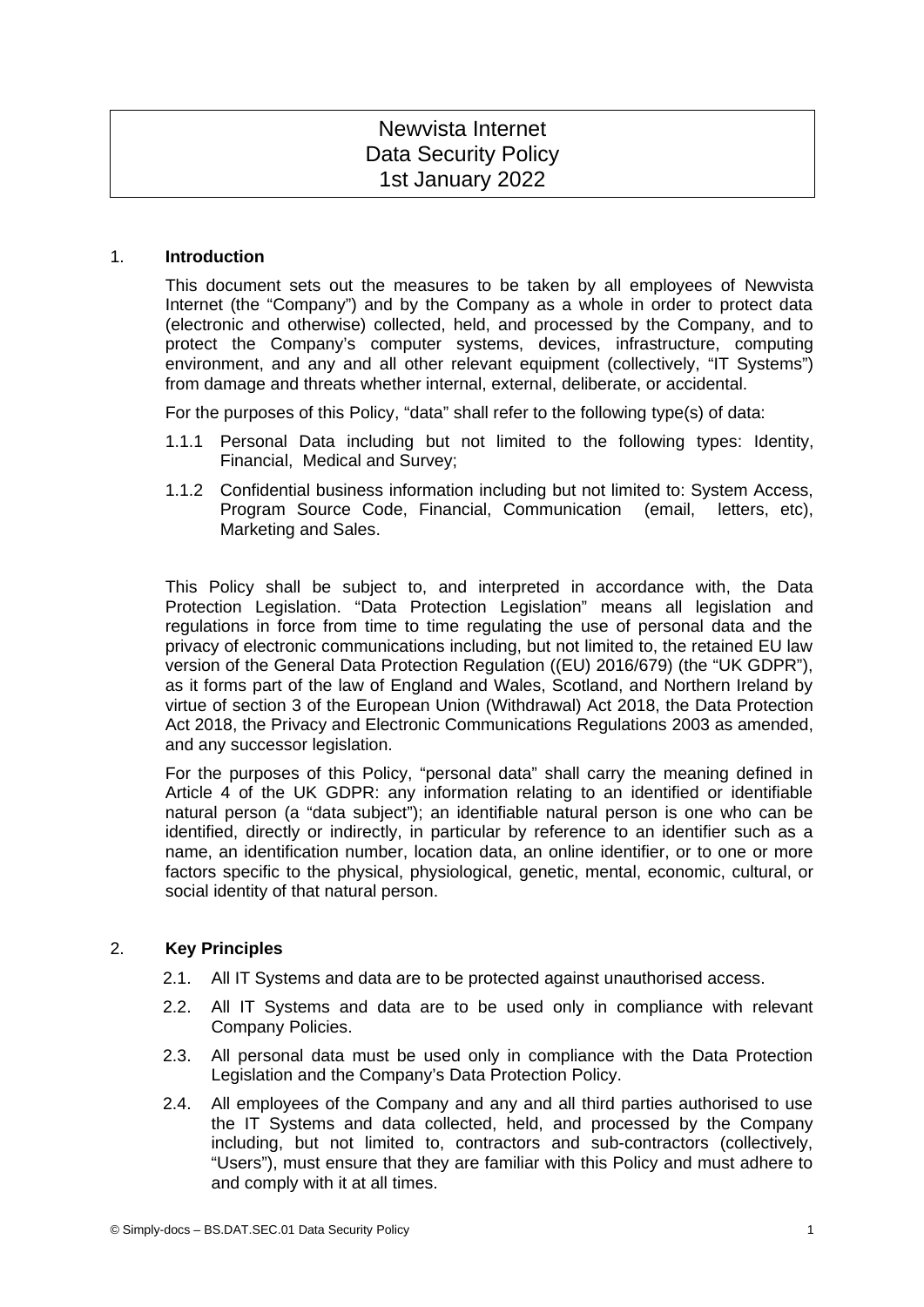- 2.5. All line managers must ensure that all Users under their control and direction must adhere to and comply with this Policy at all times as required under paragraph 2.4.
- 2.6. All data must be managed securely in compliance with all relevant parts of the Data Protection Legislation and all other applicable laws whether now or in the future in force.
- 2.7. All data must be classified appropriately (including, but not limited to, personal data, "special category" personal data (as described in Article 9 of the UK GDPR), and confidential information). All data so classified must be handled appropriately in accordance with its classification.
- 2.8. All data, whether stored on IT Systems or in hardcopy format, shall be available only to those Users with a legitimate need for access.
- 2.9. All data, whether stored on IT Systems or in hardcopy format, shall be protected against unauthorised access and/or processing.
- 2.10. All data, whether stored on IT Systems or in hardcopy format, shall be protected against loss and/or corruption.
- 2.11. All IT Systems are to be installed, maintained, serviced, repaired, and upgraded by Guy Newell (the "IT Department") or by such third party/parties as the IT Department may from time to time authorise.
- 2.12. The responsibility for the security and integrity of all IT Systems and the data stored thereon (including, but not limited to, the security, integrity, and confidentiality of that data) lies with the IT Department unless expressly stated otherwise.
- 2.13. The responsibility for the security and integrity of data that is not stored on the IT Systems lies with the Data Protection Officer, Guy Newell.
- 2.14. All breaches of security pertaining to the IT Systems or any data stored thereon shall be reported and subsequently investigated by the IT Department. Any breach which is either known or suspected to involve personal data shall be reported to the Data Protection Officer, Guy Newell.
- 2.15. All breaches of security pertaining to data that is not stored on the IT Systems shall be reported and subsequently investigated by the Data Protection Officer, Guy Newell.
- 2.16. All Users must report any and all security concerns relating to the IT Systems or to the data stored thereon immediately to the IT Department.
- 2.17. All Users must report any and all security concerns relating to data that is not stored on the IT Systems immediately to the Data Protection Officer <Guy Newell>.

# 3. **Department Responsibilities**

- 3.1. The IT Manager, Guy Newell, shall be responsible for the following:
	- 3.1.1 ensuring that all IT Systems are assessed and deemed suitable for compliance with the Company's security requirements;
	- 3.1.2 ensuring that IT security standards within the Company are effectively implemented and regularly reviewed, working in consultation with the Company's senior management and Data Protection Officer, as appropriate, and reporting the outcome of such reviews to the Company's senior management;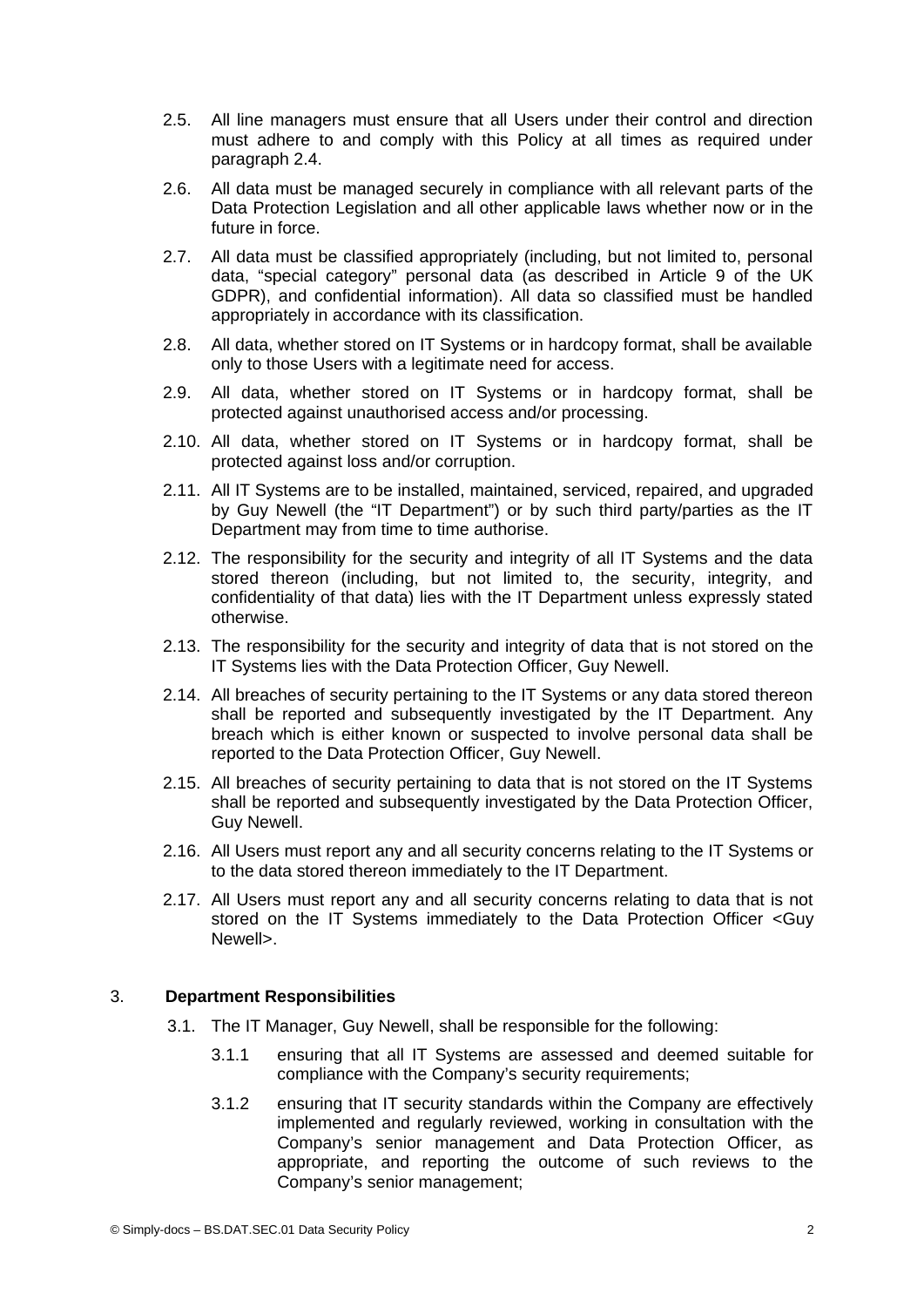- 3.1.3 ensuring that all Users are kept aware of the IT-related requirements of this Policy and of all related legislation, regulations, and other relevant rules whether now or in the future in force including, but not limited to, the Data Protection Legislation and the Computer Misuse Act 1990.
- 3.2. The Data Protection Officer, Guy Newell shall be responsible for the following:
	- 3.2.1 ensuring that all other data processing systems and methods are assessed and deemed suitable for compliance with the Company's security requirements;
	- 3.2.2 ensuring that data security standards within the Company are effectively implemented and regularly reviewed, working in consultation with the Company's senior management and reporting the outcome of such reviews to the Company's senior management;
	- 3.2.3 ensuring that all Users are kept aware of the non-IT-related requirements of this Policy and of all related legislation, regulations, and other relevant rules whether now or in the future in force including, but not limited to, the Data Protection Legislation.
- 3.3. The IT Staff shall be responsible for the following:
	- 3.3.1 assisting all Users in understanding and complying with the IT-related aspects of this Policy;
	- 3.3.2 providing all Users with appropriate support and training in IT security matters and use of IT Systems;
	- 3.3.3 ensuring that all Users are granted levels of access to IT Systems that are appropriate for each User, taking into account their job role, responsibilities, and any special security requirements;
	- 3.3.4 receiving and handling all reports relating to IT security matters and taking appropriate action in response including, in the event that any reports relate to personal data, informing the Data Protection Officer;
	- 3.3.5 taking proactive action, where possible, to establish and implement IT security procedures and raise User awareness;
	- 3.3.6 assisting the IT Manager in monitoring all IT security within the Company and taking all necessary action to implement this Policy and any changes made to this Policy in the future; and
	- 3.3.7 ensuring that regular backups are taken of all data stored within the IT Systems at intervals no less than 1 week and that such backups are stored at a suitable location onsite **AND** offsite. All backups should be encrypted using the OpenPGP standard (gnuPG) as defined by RFC4880.
- 3.4. The Data Protection Officer, Guy Newell shall be responsible for the following:
	- 3.4.1 assisting all Users in understanding and complying with the non-ITrelated aspects of this Policy;
	- 3.4.2 providing all Users with appropriate support and training in data security matters:
	- 3.4.3 ensuring that all Users are granted levels of access to data that are appropriate for each User, taking into account their job role, responsibilities, and any special security requirements;
	- 3.4.4 receiving and handling reports concerning non-IT-related data security matters and taking appropriate action in response;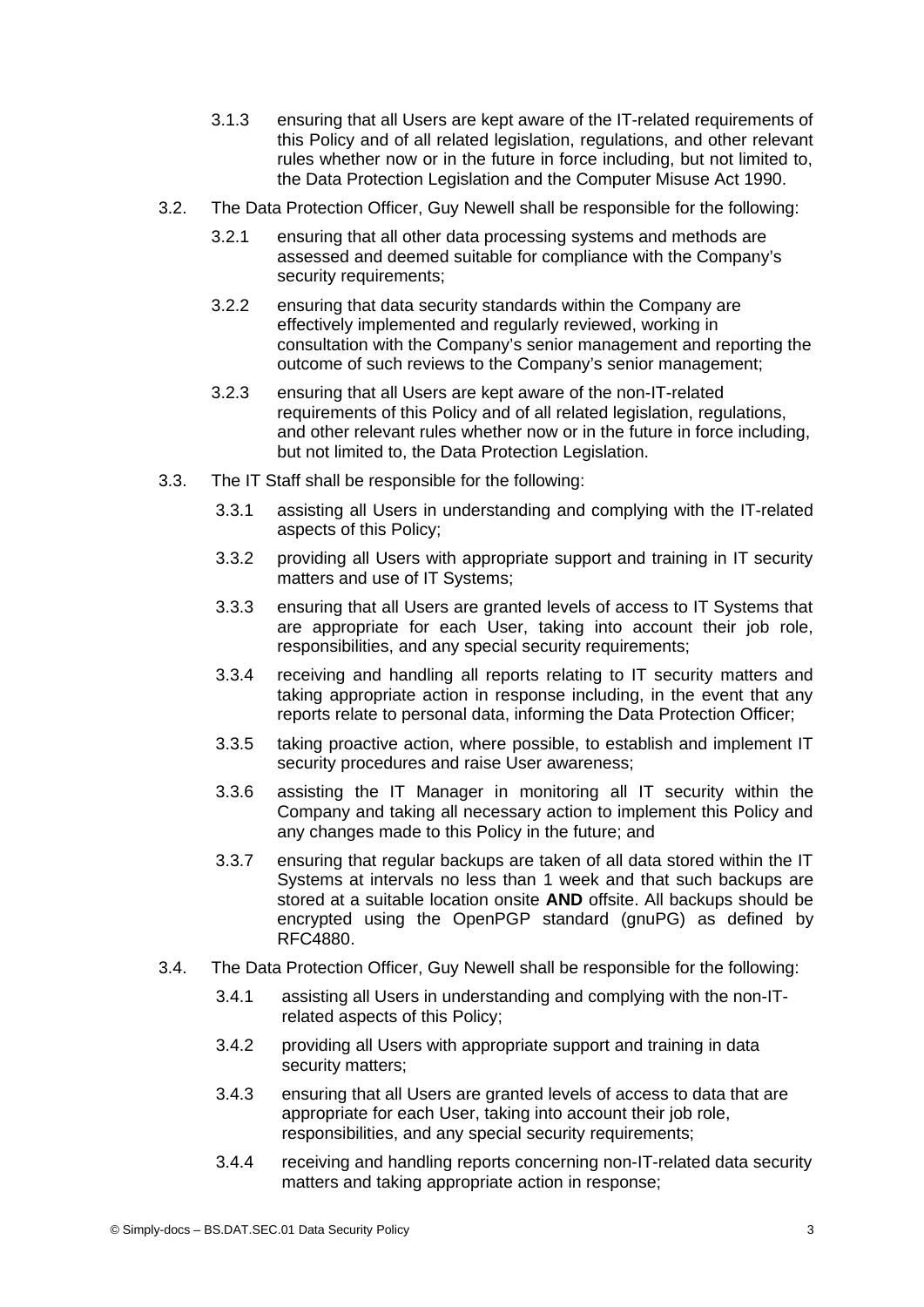- 3.4.5 taking proactive action, where possible, to establish and implement security procedures and raise User awareness; and
- 3.4.6 assisting in monitoring data security within the Company and taking all necessary action to implement this Policy and any changes made to this Policy in the future.

# 4. **Users' Responsibilities**

- 4.1. All Users must comply with all relevant parts of this Policy at all times when using the IT Systems and data.
- 4.2. All Users must use the IT Systems and data only within the bounds of UK law and must not use the IT Systems or data for any purpose or activity which is likely to contravene any UK law whether now or in the future in force.
- 4.3. Users must immediately inform the IT Department and the Data Protection Officer, Guy Newell of any and all security concerns relating to the IT Systems or data.
- 4.4. Users must immediately inform the IT Department of any other technical problems (including, but not limited to, hardware failures and software errors) which may occur on the IT Systems.
- 4.5. Any and all deliberate or negligent breaches of this Policy by Users will be handled as appropriate under the Company's disciplinary procedures.

#### 5. **Software Security Measures**

- 5.1. All software in use on the IT Systems (including, but not limited to, operating systems, individual software applications, and firmware) will be kept up-to-date and any and all relevant software updates, patches, fixes, and other intermediate releases will be applied at the sole discretion of the IT Department. This provision does not extend to upgrading software to new 'major releases' (e.g. from version 1.0 to version 2.0), only to updates within a particular major release (e.g. from version 1.0 to version 1.0.1 etc.). Unless a software update is available free of charge it will be classed as a major release, falling within the remit of new software procurement and outside the scope of this provision.
- 5.2. Where any security flaw is identified in any software that flaw will be either fixed immediately or the software may be withdrawn from the IT Systems until such time as the security flaw can be effectively remedied. If the security flaw affects, is likely to affect, or is suspected to affect any personal data, the Data Protection Officer shall be informed immediately.
- 5.3. No Users may install any software of their own, whether that software is supplied on physical media or whether it is downloaded, without the approval of the IT Manager. Any software belonging to Users must be approved by the IT Manager and may only be installed where that installation poses no security risk to the IT Systems and where the installation would not breach any licence agreements to which that software may be subject.
- 5.4. All software will be installed onto the IT Systems by the IT Department unless an individual User is given written permission to do so by the IT Manager. Such written permission must clearly state which software may be installed and onto which computer(s) or device(s) it may be installed.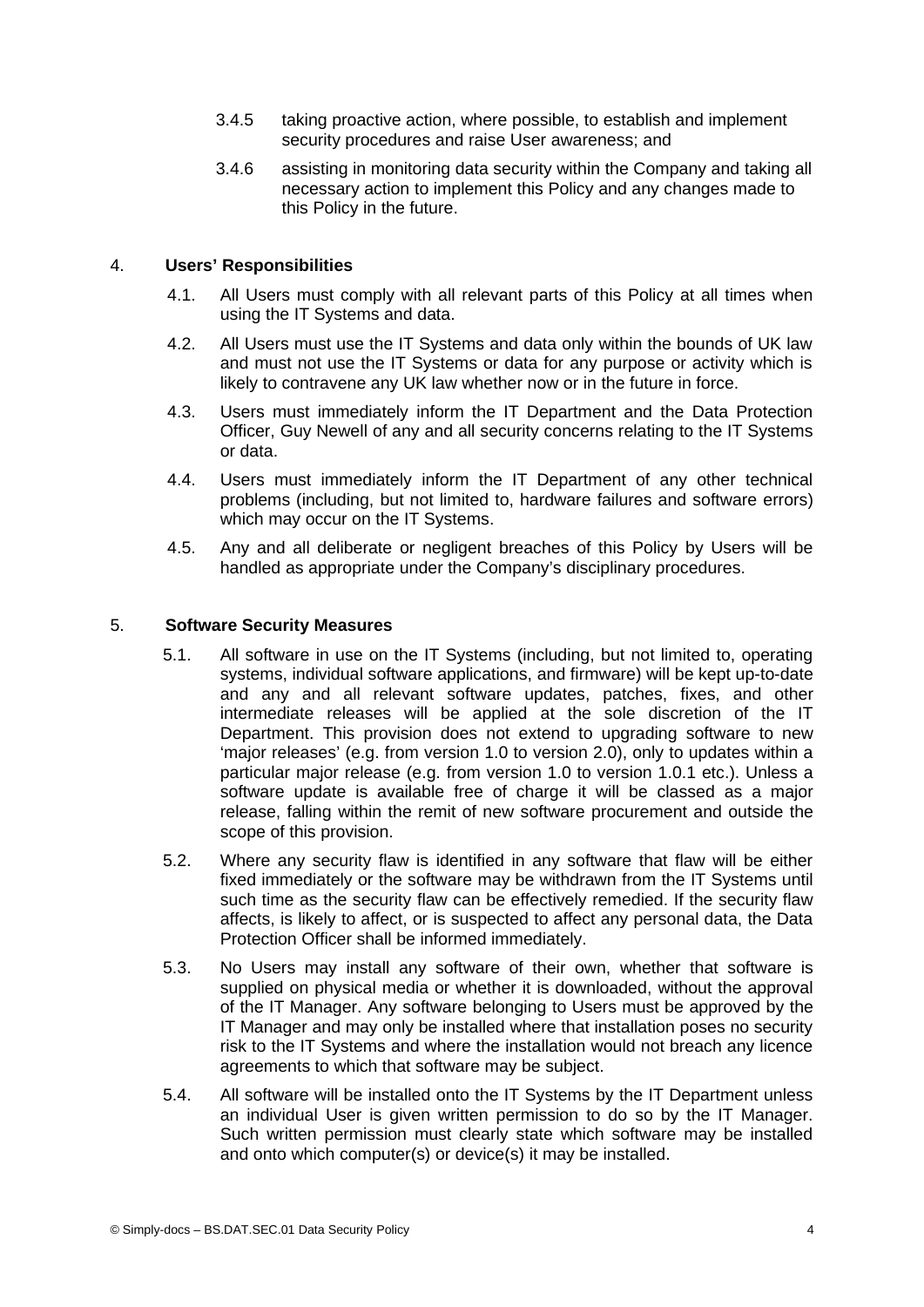## 6. **Anti-Virus Security Measures**

- 6.1. Most IT Systems (including all computers and servers) will be protected with suitable anti-virus, firewall, and other suitable internet security software. All such software will be kept up-to-date with the latest software updates and definitions.
- 6.2. All IT Systems protected by anti-virus software will be subject to a full system scan at least once per week.
- 6.3. All physical media (e.g. USB memory sticks or disks of any kind) used by Users for transferring files must be virus-scanned before any files may be transferred. Such virus scans shall be performed automatically upon connection / insertion of media.
- 6.4. Users shall be permitted to transfer files using cloud storage systems only with the approval of the IT Manager. All files downloaded from any cloud storage system must be scanned for viruses during the download process.
- 6.5. Any files being sent to third parties outside the Company, whether by email, on physical media, or by other means (e.g. shared cloud storage) must be scanned for viruses before being sent or as part of the sending process, as appropriate.
- 6.6. Where any virus is detected by a User this must be reported immediately to the IT Department (this rule shall apply even where the anti-virus software automatically fixes the problem). The IT Department shall promptly take any and all necessary action to remedy the problem. In limited circumstances this may involve the temporary removal of the affected computer or device. Wherever possible a suitable replacement computer or device will be provided immediately to limit disruption to the User.
- 6.7. If any virus or other malware affects, is likely to affect, or is suspected to affect any personal data, in addition to the above, the issue must be reported immediately to the Data Protection Officer.
- 6.8. Where any User deliberately introduces any malicious software or virus to the IT Systems this will constitute a criminal offence under the Computer Misuse Act 1990 and will be handled as appropriate under the Company's disciplinary procedures.

# 7. **Hardware Security Measures**

- 7.1. Wherever practical, IT Systems will be located in rooms which may be securely locked when not in use or, in appropriate cases, at all times whether in use or not (with authorised Users being granted access by means of a key, smart card, door code or similar). Where access to such locations is restricted, Users must not allow any unauthorised access to such locations for any reason.
- 7.2. All IT Systems not intended for normal use by Users (including, but not limited to, servers, networking equipment, and network infrastructure) shall be located, wherever possible and practical, in secured, climate-controlled rooms and/or in locked cabinets which may be accessed only by designated members of the IT Department.
- 7.3. No Users shall have access to any IT Systems not intended for normal use by Users (including such devices mentioned above) without the express permission of the IT Manager. Under normal circumstances, whenever a problem with such IT Systems is identified by a User, that problem must be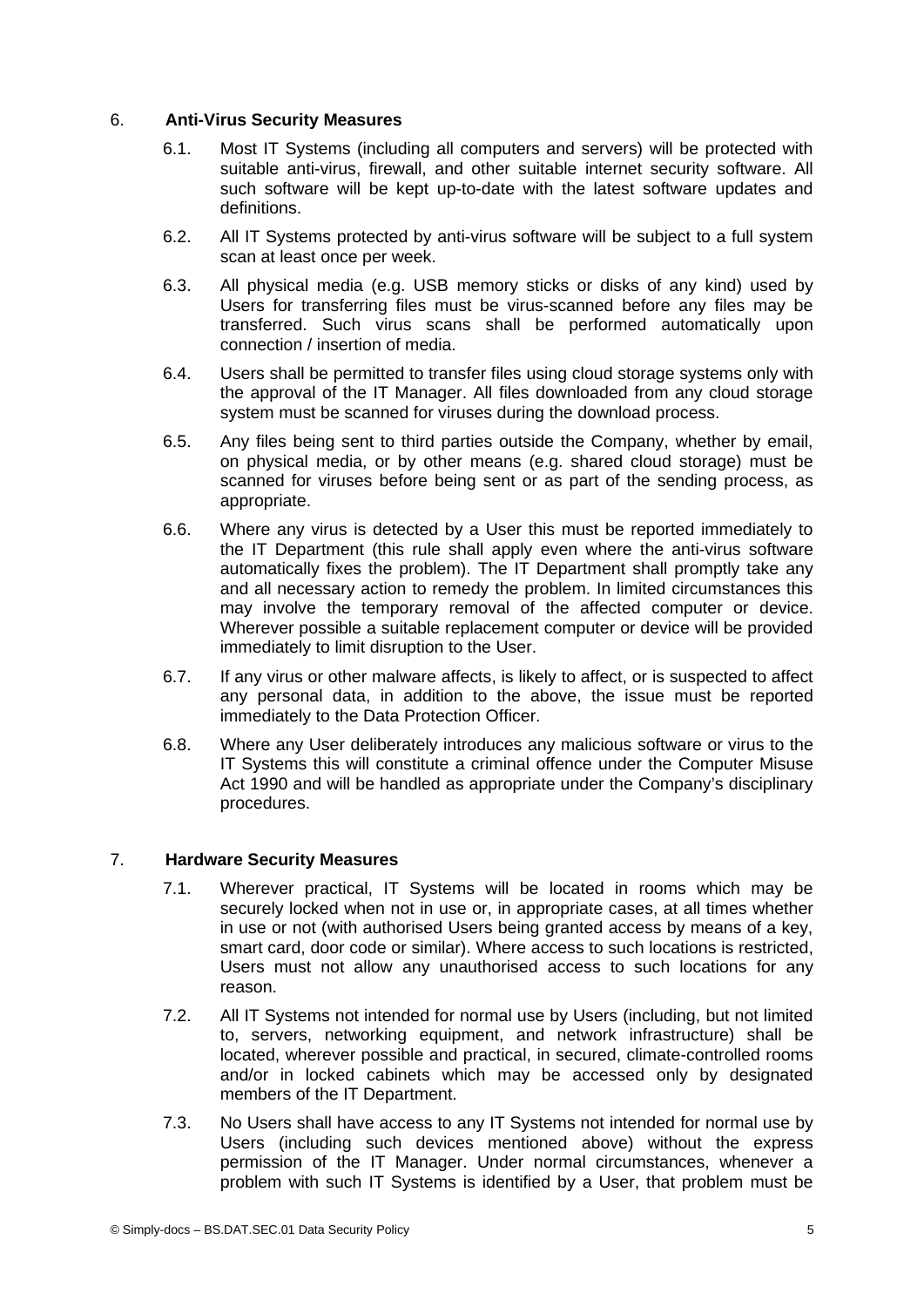reported to the IT Department. Under no circumstances should a User attempt to rectify any such problems without the express permission (and, in most cases, instruction and/or supervision) of the IT Manager.

- 7.4. All non-mobile devices (including, but not limited to, desktop computers, workstations, and monitors) shall, wherever possible and practical, be physically secured in place with a suitable locking mechanism. Where the design of the hardware allows, computer cases shall be locked to prevent tampering with or theft of internal components.
- 7.5. All mobile devices (including, but not limited to, laptops, tablets, and smartphones) provided by the Company should always be transported securely and handled with care. In circumstances where such mobile devices are to be left unattended they should be placed inside a lockable case or other suitable container. Users should make all reasonable efforts to avoid such mobile devices from being left unattended at any location other than their private homes or Company premises. If any such mobile device is to be left in a vehicle it must be stored out of sight and, where possible, in a locked compartment.
- 7.6. The IT Department shall maintain a complete asset register of all IT Systems. All IT Systems shall be labelled, and the corresponding data shall be kept on the asset register.

#### 8. **Organisational Security**

- 8.1. All Users handling data (and in particular, personal data) personal data will be appropriately trained to do so.
- 8.2. All Users handling data (and in particular, personal data) will be appropriately supervised.
- 8.3. All Users handling data (and in particular, personal data) shall be required and encouraged to exercise care, caution, and discretion when discussing workrelated matters that relate to such data, whether in the workplace or otherwise.
- 8.4. Methods of collecting, holding, and processing data (and in particular, personal data) shall be regularly evaluated and reviewed.
- 8.5. All personal data held by the Company shall be reviewed periodically, as set out in the Company's Data Retention Policy.
- 8.6. The performance of those Users handling personal data shall be regularly evaluated and reviewed.
- 8.7. All Users handling personal data will be bound to do so in accordance with the principles of the Data Protection Legislation and the applicable Company Policies by contract.
- 8.8. No data, personal or otherwise, may be shared informally and if a User requires access to any data, personal or otherwise, that they do not already have access to, such access should be formally requested from Guy Newell.
- 8.9. No data, personal or otherwise, may be transferred to any unauthorised User without the authorisation of Guy Newell.
- 8.10. All data must be handled with care at all times and should not be left unattended or on view to unauthorised Users or other parties at any time.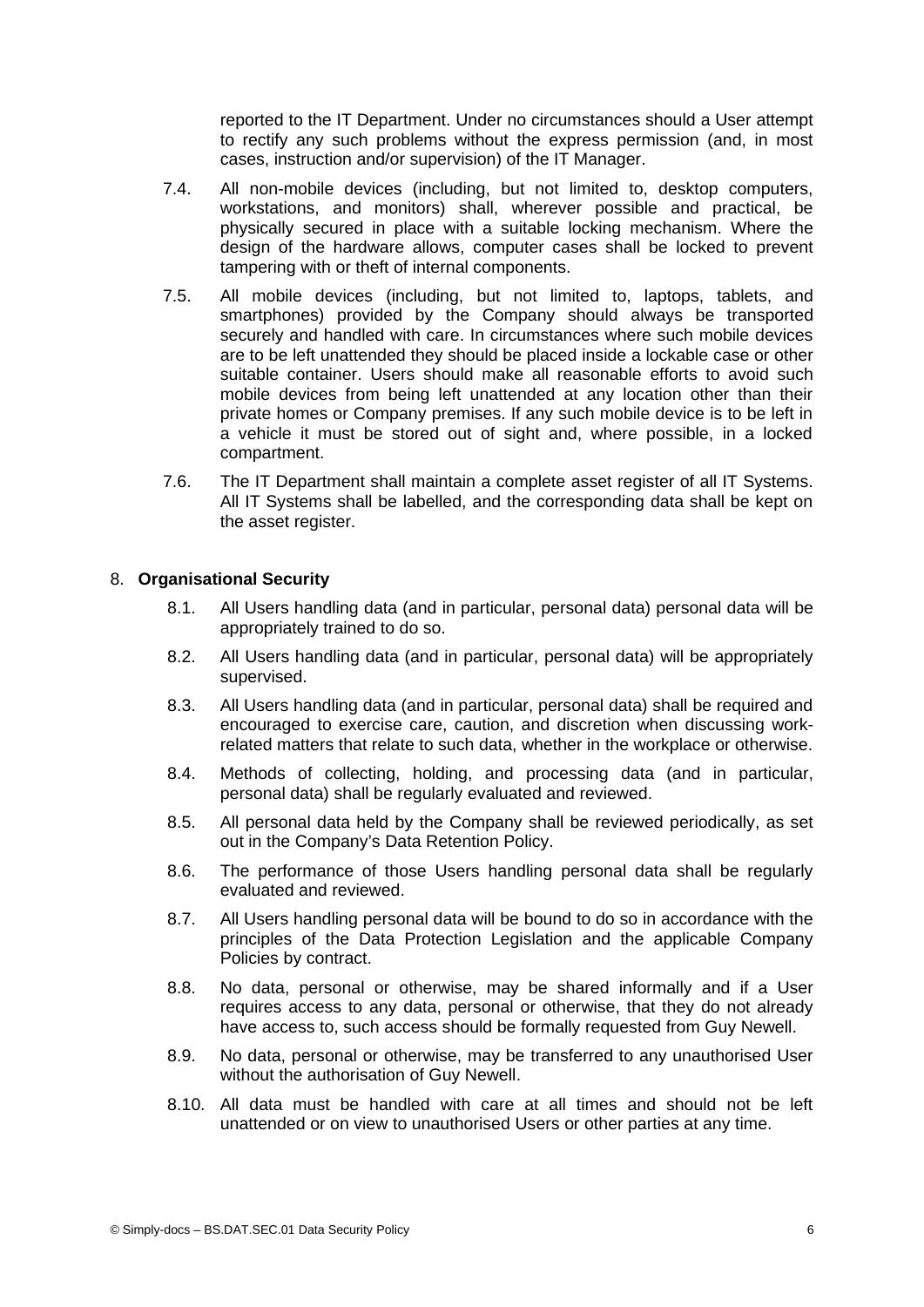# 9. **Access Security**

- 9.1. Access privileges for all IT Systems and data shall be determined on the basis of Users' levels of authority within the Company and the requirements of their job roles. Users shall not be granted access to any IT Systems or data which are not reasonably required for the fulfilment of their job roles.
- 9.2. All IT Systems (and in particular mobile devices including, but not limited to, laptops, tablets, and smartphones) shall be protected with a secure password or passcode, or such other form of secure log-in system as the IT Department may deem appropriate and approve. Not all forms of biometric log-in are considered secure. Only those methods approved by the IT Department may be used.
- 9.3. All passwords must, where the software, computer, or device allows:
	- 9.3.1 be at least 25 characters long characters long;
	- 9.3.2 contain a combination of be a random phrase of at least five words. The phrase should also be made up of upper and lower case letters, numbers, spaces and symbols;
	- 9.3.3 be changed at least every 120 days;
	- 9.3.4 be different from the previous password;
	- 9.3.5 not be obvious or easily guessed (e.g. birthdays or other memorable dates, memorable names, events, or places etc.); and
	- 9.3.6 be created by individual Users.
- 9.4. Passwords should be kept secret by each User. Under no circumstances should a User share their password with anyone, including the IT Manager and the IT Staff. No User will be legitimately asked for their password by anyone at any time and any such request should be refused. If a User has reason to believe that another individual has obtained their password, they should change their password immediately and report the suspected breach of security to the IT Department and, where personal data could be accessed by an unauthorised individual, the Data Protection Officer.
- 9.5. If a User forgets their password, this should be reported to the IT Department. The IT Department will take the necessary steps to restore the User's access to the IT Systems which may include the issuing of a temporary password which may be fully or partially known to the member of the IT Staff responsible for resolving the issue. A new password must be set up by the User immediately upon the restoration of access to the IT Systems.
- 9.6. Users should not write down passwords if it is possible to remember them. If a User cannot remember a password, it should be stored securely (e.g. in a locked drawer or in a secure password database) and under no circumstances should passwords be left on display for others to see (e.g. by attaching a note to a computer display).
- 9.7. All IT Systems with displays and user input devices (e.g. mouse, keyboard, touchscreen etc.) shall be protected, where possible, with a password protected screensaver that will activate after 10 minutes of inactivity. This time period cannot be changed by Users and Users may not disable the screensaver. Activation of the screensaver will not interrupt or disrupt any other activities taking place on the computer (e.g. data processing).
- 9.8. All mobile devices (including, but not limited to, laptops, tablets, and smartphones) provided by the Company shall be set to lock, sleep, or similar,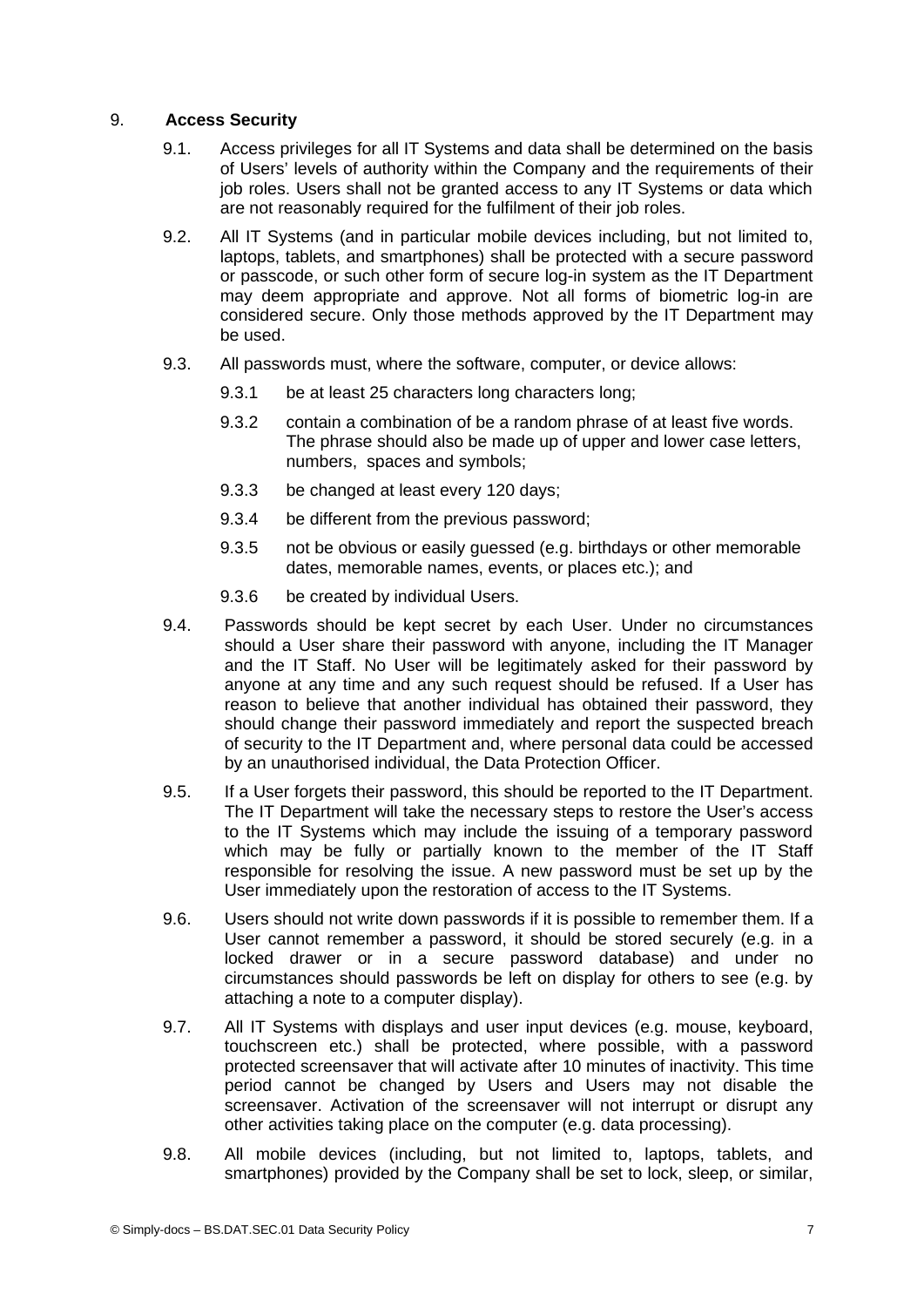after 10 minutes of inactivity, requiring a password, passcode, or other form of log-in to unlock, wake, or similar. Users may not alter this time period.

- 9.9. Users may not use any software which may allow outside parties to access the IT Systems without the express consent of the IT Manager. Any such software must be reasonably required by the User for the performance of their job role and must be fully inspected and cleared by the IT Manager and, where such access renders personal data accessible by the outside party, the Data Protection Officer.
- 9.10. Users may connect their own devices (including, but not limited to, laptops, tablets, and smartphones) to the **NVI-Guest** Company network subject to the approval of the IT Department. Any and all instructions and requirements provided by the IT Department governing the use of Users' own devices when connected to the Company network must be followed at all times. Users' use of their own devices shall be subject to, and governed by, all relevant Company Policies (including, but not limited to, this Policy) while those devices are connected to the Company network or to any other part of the IT Systems. The IT Department shall reserve the right to request the immediate disconnection of any such devices without notice.

#### 10. **Data Storage Security**

- 10.1. All data stored in electronic form, and in particular personal data, should be stored securely using passwords and using the OpenPGP standard (gnuPG) as defined by RFC4880 data encryption.
- 10.2. All data stored in hardcopy format or electronically on removable physical media, and in particular personal data, should be stored securely in a locked box, drawer, cabinet, or similar.
- 10.3. No personal data should be stored on any mobile device (including, but not limited to, laptops, tablets, and smartphones), whether such device belongs to the Company or otherwise without the formal written approval of the Data Protection Officer and, in the event of such approval, strictly in accordance with all instructions and limitations described at the time the approval is given, and for no longer than is absolutely necessary.
- 10.4. No data, and in particular personal data, should be transferred to any computer or device personally belonging to a User unless the User in question is a contractor or sub-contractor working on behalf of the Company and that User has agreed to comply fully with the Company's Data Protection Policy and the Data Protection Legislation.

#### 11. **Data Protection**

- 11.1. All personal data collected, held, and processed by the Company will be collected, held, and processed strictly in accordance with the principles of the Data Protection Legislation, the provisions of the Data Protection Legislation and the Company's Data Protection Policy.
- 11.2. All Users handling data for and on behalf of the Company shall be subject to, and must comply with, the provisions of the Company's Data Protection Policy at all times. In particular, the following shall apply:
	- 11.2.1 Special category personal data is never transmitted by email;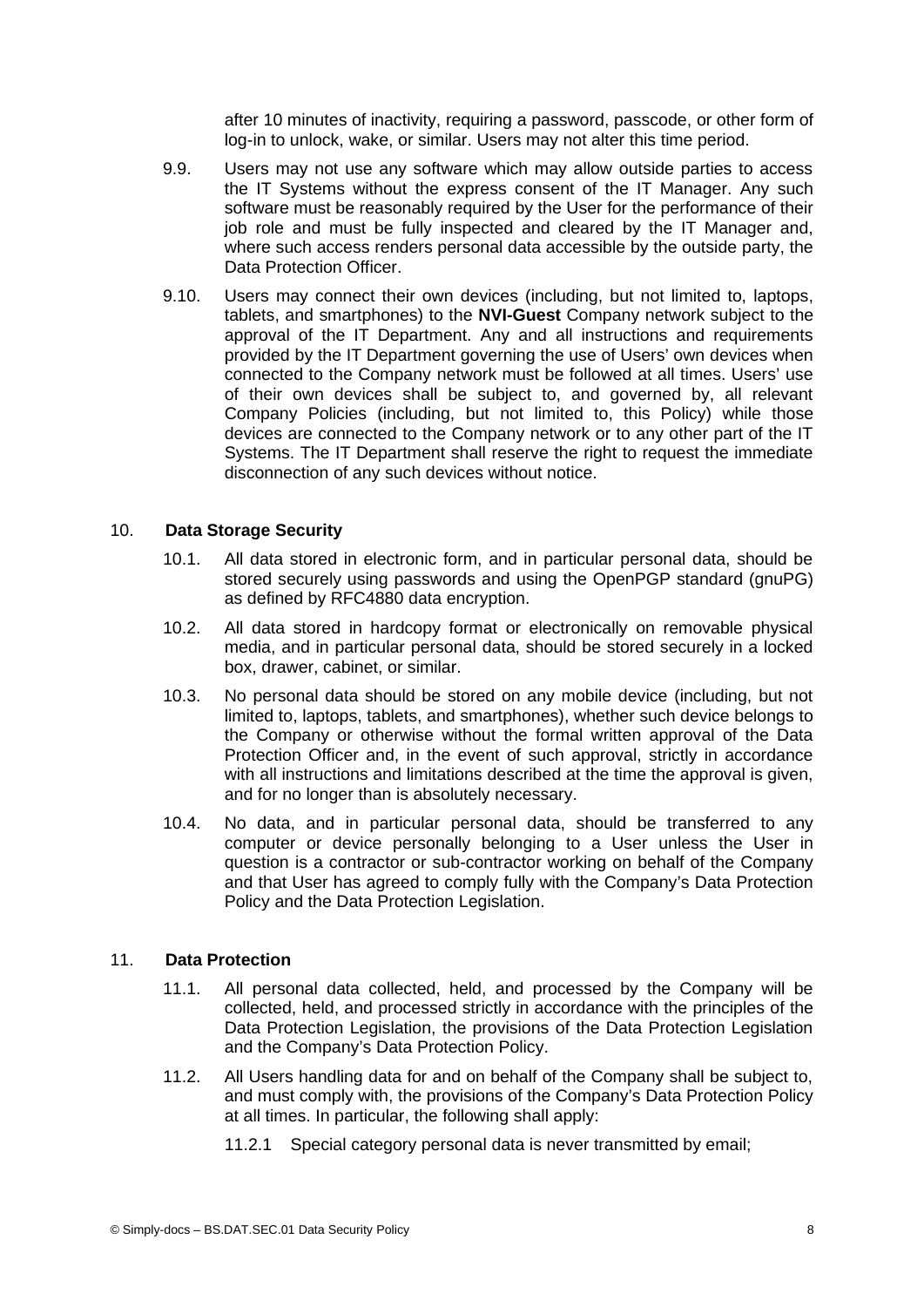- 11.2.2 Personal data and/or other data covered by this Policy may be transmitted over secure networks only; transmission over unsecured networks is not permitted under any circumstances;
- 11.2.3 Personal data and/or other data covered by this Policy may not be transmitted over a wireless network if there is a wired alternative that is reasonably practicable;
- 11.2.4 Personal data and/or other data covered by this Policy contained in the body of an email, whether sent or received, should be copied directly from the body of that email, and stored securely. The email itself should be deleted. All temporary files associated therewith should also be deleted;
- 11.2.5 All personal data and/or other data covered by this Policy to be transferred physically, including that on removable electronic media, shall be transferred in a suitable container marked "confidential".
- 11.2.6 Where any personal data and/or other data covered by this Policy is being viewed on a computer screen and the computer in question is to be left unattended for any period of time, the User must lock the computer and screen before leaving it.
- 11.3. Any questions relating to data protection should be referred to the Data Protection Officer, Guy Newell.

# 12. **Deletion and Disposal of Data**

- 12.1. When any data, and in particular personal data, is to be erased or otherwise disposed of for any reason (including where copies have been made and are no longer needed), it must be securely deleted and/or disposed of using the methods described in section 6 of our Data Retention Policy.
- 12.2. For further information on the deletion and disposal of personal data, please refer to the Company's Data Retention Policy.

# 13. **Internet and Email Use**

- 13.1. All Users shall be subject to, and must comply with, the provisions of the Company's Communications, Email and Internet Policy when using the IT Systems.
- 13.2. Where provisions in this Policy require any additional steps to be taken to ensure security when using the internet or email over and above the requirements imposed by the Communications, Email and Internet Policy, Users must take such steps as required.

# 14. **Reporting Security Breaches**

- 14.1. Subject to paragraph 14.3, all concerns, questions, suspected breaches, or known breaches that relate to the IT Systems shall be referred immediately to Guy Newell.
- 14.2. Subject to paragraph 14.3, all concerns, questions, suspected breaches, or known breaches that relate to other data covered by this Policy shall be referred immediately to Guy Newell.
- 14.3. All concerns, questions, suspected breaches, or known breaches that involve